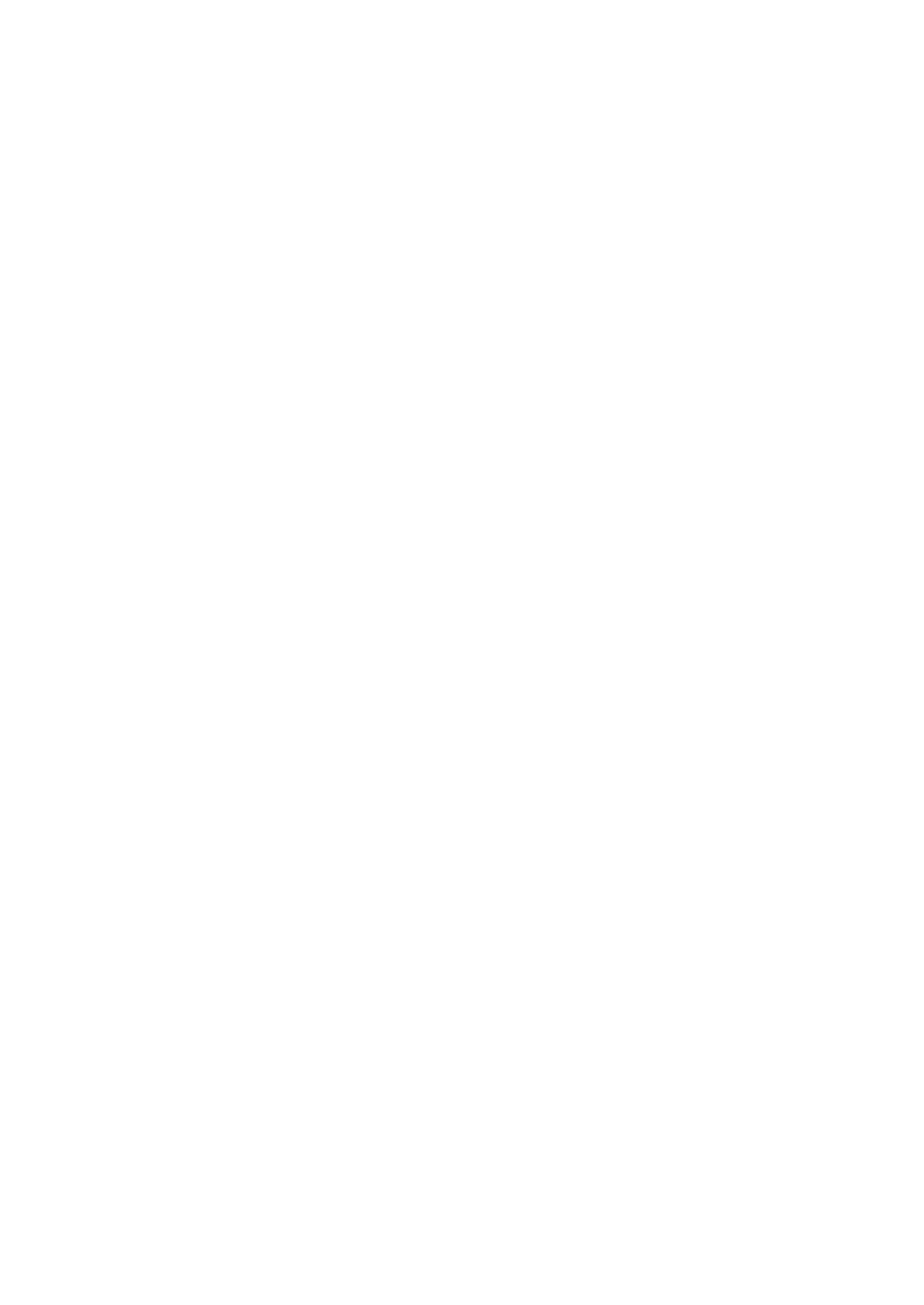## I.N.A.E.M C U E N T A S A N U A L E S INTERVENCION GENERAL

#### CONTABILIDAD PUBLICA - EJERCICIO 2005

#### EJECUCICION PROYECTOS DE INVERSION ----------------------------------

| APLICACION PRESUP. | PROYECTO DE INVERSION<br>DENOMINACION |                                          |                                          |                  |                  |                    |  |
|--------------------|---------------------------------------|------------------------------------------|------------------------------------------|------------------|------------------|--------------------|--|
|                    | PRESU. INICIAL                        | MODIFICACIONES                           | PRESUP. ANUALIDAD                        | CREDITO RETENIDO | CREDITO NO DISP. | SALDO CRED. PRESU. |  |
|                    | AUTORIZACIONES                        | DISPOSICIONES                            | OBLIGACIONES                             | PAGOS ORDENADOS  | PAGOS REALIZADOS | REINTEGROS         |  |
| 1210 3221 602 A    | 2004 2 3221005                        |                                          | EDIFICIOS Y OTRAS CONSTRUCCIONES         |                  |                  |                    |  |
|                    | 0,00                                  | 0,00                                     | 0,00                                     | 0,00             | 0,00             | 0,00               |  |
|                    | 0,00                                  | 0,00                                     | 0,00                                     | 0,00             | 0,00             | 0,00               |  |
|                    |                                       |                                          |                                          |                  |                  |                    |  |
| TOTAL APLICACION   | 0,00                                  | 0,00                                     | 0,00                                     | 0,00             | 0,00             | 0,00               |  |
|                    | 0,00                                  | 0,00                                     | 0,00                                     | 0,00             | 0,00             | 0,00               |  |
|                    |                                       |                                          |                                          |                  |                  |                    |  |
| 1210 3221 602 L    | 2004 2 3221005                        |                                          | EDIFICIOS Y OTRAS CONSTRUCCIONES         |                  |                  |                    |  |
|                    | 0,00                                  | 0,00                                     | 0,00                                     | 0,00             | 0,00             | 0,00               |  |
|                    | 0,00                                  | 0,00                                     | 0,00                                     | 0,00             | 0,00             | 0,00               |  |
|                    |                                       |                                          | CONFERENCIA SECTORIAL EMPLEO             |                  |                  |                    |  |
|                    | 2005 2 3221001<br>100.000,00          | 0,00                                     | 100.000,00                               | 0,00             | 0,00             | 59.336,18          |  |
|                    | 40.663,82                             | 40.663,82                                | 40.663,82                                | 40.663,82        | 40.663,82        | 0,00               |  |
|                    |                                       |                                          |                                          |                  |                  |                    |  |
| TOTAL APLICACION   | 100.000,00                            | 0,00                                     | 100.000,00                               | 0,00             | 0,00             | 59.336,18          |  |
|                    | 40.663,82                             | 40.663,82                                | 40.663,82                                | 40.663,82        | 40.663,82        | 0,00               |  |
|                    |                                       |                                          |                                          |                  |                  |                    |  |
| 1210 3221 603 A    | 1999 2 3221001                        |                                          | EDIFICIO DE FORMACION EN TECNOLOGIA AVAN |                  |                  |                    |  |
|                    | 0,00                                  | 0,00                                     | 0,00                                     | 0,00             | 0,00             | 0,00               |  |
|                    | 0,00                                  | 0,00                                     | 0,00                                     | 0,00             | 0,00             | 0,00               |  |
|                    |                                       |                                          |                                          |                  |                  |                    |  |
|                    | 2004 2 3221006                        |                                          | MAQUINARIA, INSTAL. Y UTILLLLJE          |                  |                  |                    |  |
|                    | 0,00                                  | 0,00                                     | 0,00                                     | 0,00             | 0,00             | 0,00               |  |
|                    | 0,00                                  | 0,00                                     | 0,00                                     | 0,00             | 0,00             | 0,00               |  |
|                    | 2005 2 3221003                        | MEDIOS PROPIOS                           |                                          |                  |                  |                    |  |
|                    | 150.000,00                            | $-41.880, 34$                            | 108.119,66                               | 0,00             | 0,00             | 29.686,57          |  |
|                    | 78.433,09                             | 78.433,09                                | 78.433,09                                | 78.433,09        | 78.433,09        | 0,00               |  |
|                    |                                       |                                          |                                          |                  |                  |                    |  |
| TOTAL APLICACION   | 150.000,00                            | $-41.880, 34$                            | 108.119,66                               | 0,00             | 0,00             | 29.686,57          |  |
|                    | 78.433,09                             | 78.433,09                                | 78.433,09                                | 78.433,09        | 78.433,09        | 0,00               |  |
|                    |                                       |                                          |                                          |                  |                  |                    |  |
| 1210 3221 604 A    | 1999 2 3221001                        | EDIFICIO DE FORMACION EN TECNOLOGIA AVAN |                                          |                  |                  |                    |  |
|                    | 0,00                                  | 0,00                                     | 0,00                                     | 0,00             | 0,00             | 0,00               |  |
|                    | 0,00                                  | 0,00                                     | 0,00                                     | 0,00             | 0,00             | 0,00               |  |
|                    |                                       |                                          |                                          |                  |                  |                    |  |
| TOTAL APLICACION   | 0,00<br>0,00                          | 0,00<br>0,00                             | 0,00<br>0,00                             | 0,00<br>0,00     | 0,00<br>0,00     | 0,00<br>0,00       |  |
|                    |                                       |                                          |                                          |                  |                  |                    |  |
| 1210 3221 605<br>A | 2004 2 3221007                        |                                          | MOBILIARIO Y ENSERES                     |                  |                  |                    |  |
|                    | 0,00                                  | 0,00                                     | 0,00                                     | 0,00             | 0,00             | 0,00               |  |
|                    | 0,00                                  | 0,00                                     | 0,00                                     | 0,00             | 0,00             | 0,00               |  |
|                    |                                       |                                          |                                          |                  |                  |                    |  |
|                    | 2005 2 3221003                        | MEDIOS PROPIOS                           |                                          |                  |                  |                    |  |
|                    | 100.000,00                            | $-30.000,00$                             | 70.000,00                                | 0,00             | 0,00             | 23.803,20          |  |
|                    | 46.196,80                             | 46.196,80                                | 46.196,80                                | 46.196,80        | 46.196,80        | 0,00               |  |
|                    |                                       |                                          |                                          |                  |                  |                    |  |
| TOTAL APLICACION   | 100.000,00                            | $-30.000,00$                             | 70.000,00                                | 0,00             | 0,00             | 23.803,20          |  |
|                    | 46.196,80                             | 46.196,80                                | 46.196,80                                | 46.196,80        | 46.196,80        | 0,00               |  |
|                    | 2004 2 3221001                        |                                          | MOBILIARIO Y ENSERES                     |                  |                  |                    |  |
| 1210 3221 605 L    | 0,00                                  | 0,00                                     | 0,00                                     | 0,00             | 0,00             | 0,00               |  |
|                    | 0,00                                  | 0,00                                     | 0,00                                     | 0,00             | 0,00             | 0,00               |  |
|                    |                                       |                                          |                                          |                  |                  |                    |  |
|                    | 2005 2 3221001                        | CONFERENCIA SECTORIAL EMPLEO             |                                          |                  |                  |                    |  |
|                    | 100.000,00                            | 0,00                                     | 100.000,00                               | 0,00             | 0,00             | 26.476,30          |  |
|                    | 73.523,70                             | 73.523,70                                | 73.523,70                                | 45.685,17        | 45.685,17        | 0,00               |  |
|                    |                                       |                                          |                                          |                  |                  |                    |  |
| TOTAL APLICACION   | 100.000,00                            | 0,00                                     | 100.000,00                               | 0,00             | 0,00             | 26.476,30          |  |
|                    | 73.523,70                             | 73.523,70                                | 73.523,70                                | 45.685,17        | 45.685,17        | 0,00               |  |
|                    |                                       |                                          |                                          |                  |                  |                    |  |
| 1210 3221 606 A    | 1999 2 3221001                        |                                          | EDIFICIO DE FORMACION EN TECNOLOGIA AVAN |                  |                  |                    |  |
|                    | 0,00                                  | 0,00                                     | 0,00                                     | 0,00             | 0,00             | 0,00               |  |
|                    | 0,00                                  | 0,00                                     | 0,00                                     | 0,00             | 0,00             | 0,00               |  |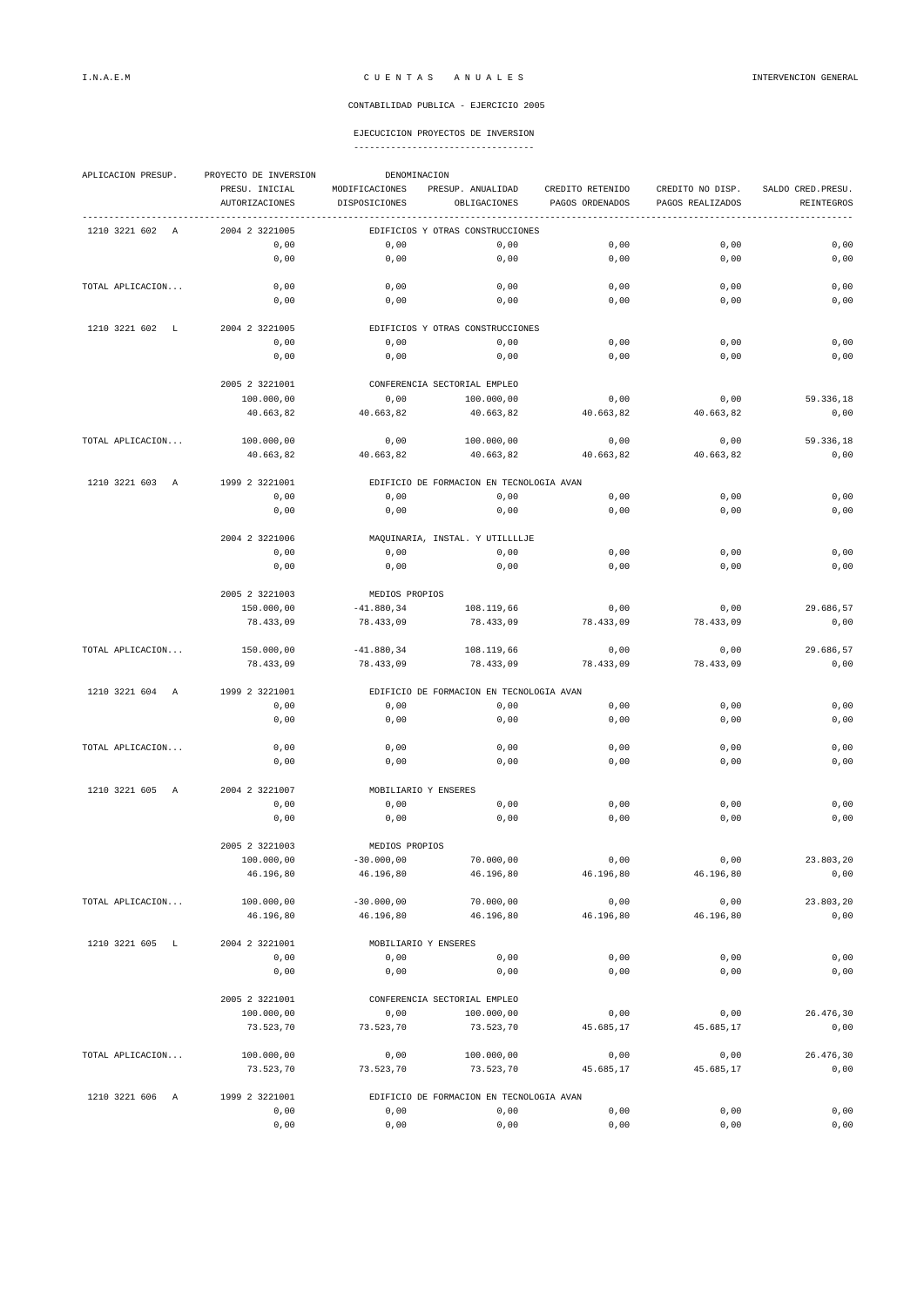#### CONTABILIDAD PUBLICA - EJERCICIO 2005

### EJECUCICION PROYECTOS DE INVERSION

----------------------------------

| APLICACION PRESUP. | DENOMINACION<br>PROYECTO DE INVERSION |                                      |                             |                  |                  |                   |  |
|--------------------|---------------------------------------|--------------------------------------|-----------------------------|------------------|------------------|-------------------|--|
|                    | PRESU. INICIAL                        | MODIFICACIONES                       | PRESUP. ANUALIDAD           | CREDITO RETENIDO | CREDITO NO DISP. | SALDO CRED. PRESU |  |
|                    | AUTORIZACIONES                        | DISPOSICIONES                        | OBLIGACIONES                | PAGOS ORDENADOS  | PAGOS REALIZADOS | REINTEGROS        |  |
| 1210 3221 606 A    | 2004 2 3221008                        |                                      | EQUIPOS PROCESO INFORMACION |                  |                  |                   |  |
|                    | 0,00                                  | 0,00                                 | 0,00                        | 0,00             | 0,00             | 0,00              |  |
|                    | 0,00                                  | 0,00                                 | 0,00                        | 0,00             | 0,00             | 0,00              |  |
|                    | 2005 2 3221003                        | MEDIOS PROPIOS                       |                             |                  |                  |                   |  |
|                    | 100.000,00                            | $-30.000,00$                         | 70.000,00                   | 0,00             | 0,00             | 31.599,40         |  |
|                    | 38.400,60                             | 38.400,60                            | 38.400,60                   | 38.400,60        | 38.400,60        | 0,00              |  |
| TOTAL APLICACION   | 100.000,00                            | $-30.000,00$                         | 70.000,00                   | 0,00             | 0,00             | 31.599,40         |  |
|                    | 38.400,60                             | 38.400,60                            | 38.400,60                   | 38.400,60        | 38.400,60        | 0,00              |  |
| 1210 3221 606 B    | 2005 2 3221002                        | EQUIPOS PROCESO INFORMAC COFINAN.    |                             |                  |                  |                   |  |
|                    | 0,00                                  | 40.437,00                            | 40.437,00                   | 0,00             | 0,00             | 2.170,00          |  |
|                    | 38.267,00                             | 38.267,00                            | 38.267,00                   | 38.267,00        | 38.267,00        | 0,00              |  |
| TOTAL APLICACION   | 0,00                                  | 40.437,00                            | 40.437,00                   | 0,00             | 0,00             | 2.170,00          |  |
|                    | 38.267,00                             | 38.267,00                            | 38.267,00                   | 38.267,00        | 38.267,00        | 0,00              |  |
| 1210 3221 606 I    | 2005 2 3221004                        | EQUIPOS PROC INFOR INTERREG-INTERTIC |                             |                  |                  |                   |  |
|                    | 5.874,95                              | 0,00                                 | 5.874,95                    | 0,00             | 0,00             | 5.874,95          |  |
|                    | 0,00                                  | 0,00                                 | 0,00                        | 0,00             | 0,00             | 0,00              |  |
| TOTAL APLICACION   | 5.874,95                              | 0,00                                 | 5.874,95                    | 0,00             | 0,00             | 5.874,95          |  |
|                    | 0.00                                  | 0,00                                 | 0.00                        | 0.00             | 0.00             | 0,00              |  |
| 1210 3221 606 L    | 2004 2 3221002                        | EQUIPOS PROCESO INFORMACION          |                             |                  |                  |                   |  |
|                    | 0,00                                  | 0,00                                 | 0,00                        | 0,00             | 0,00             | 0,00              |  |
|                    | 0,00                                  | 0,00                                 | 0,00                        | 0,00             | 0,00             | 0,00              |  |
|                    | 2005 2 3221001                        | CONFERENCIA SECTORIAL EMPLEO         |                             |                  |                  |                   |  |
|                    | 100.000,00                            | 0.00                                 | 100.000,00                  | 0.00             | 0.00             | 27.865.87         |  |
|                    | 72.134,13                             | 72.134,13                            | 72.134,13                   | 72.134,13        | 72.134,13        | 0,00              |  |
| TOTAL APLICACION   | 100.000,00                            | 0,00                                 | 100.000,00                  | 0,00             | 0,00             | 27.865,87         |  |
|                    | 72.134,13                             | 72.134,13                            | 72.134,13                   | 72.134,13        | 72.134,13        | 0,00              |  |
| TOTAL PROGRAMA     | 655.874,95                            | $-61.443,34$                         | 594.431,61                  | 0,00             | 0,00             | 206.812,47        |  |
|                    | 387.619.14                            | 387.619,14                           | 387.619,14                  | 359.780,61       | 359.780,61       | 0,00              |  |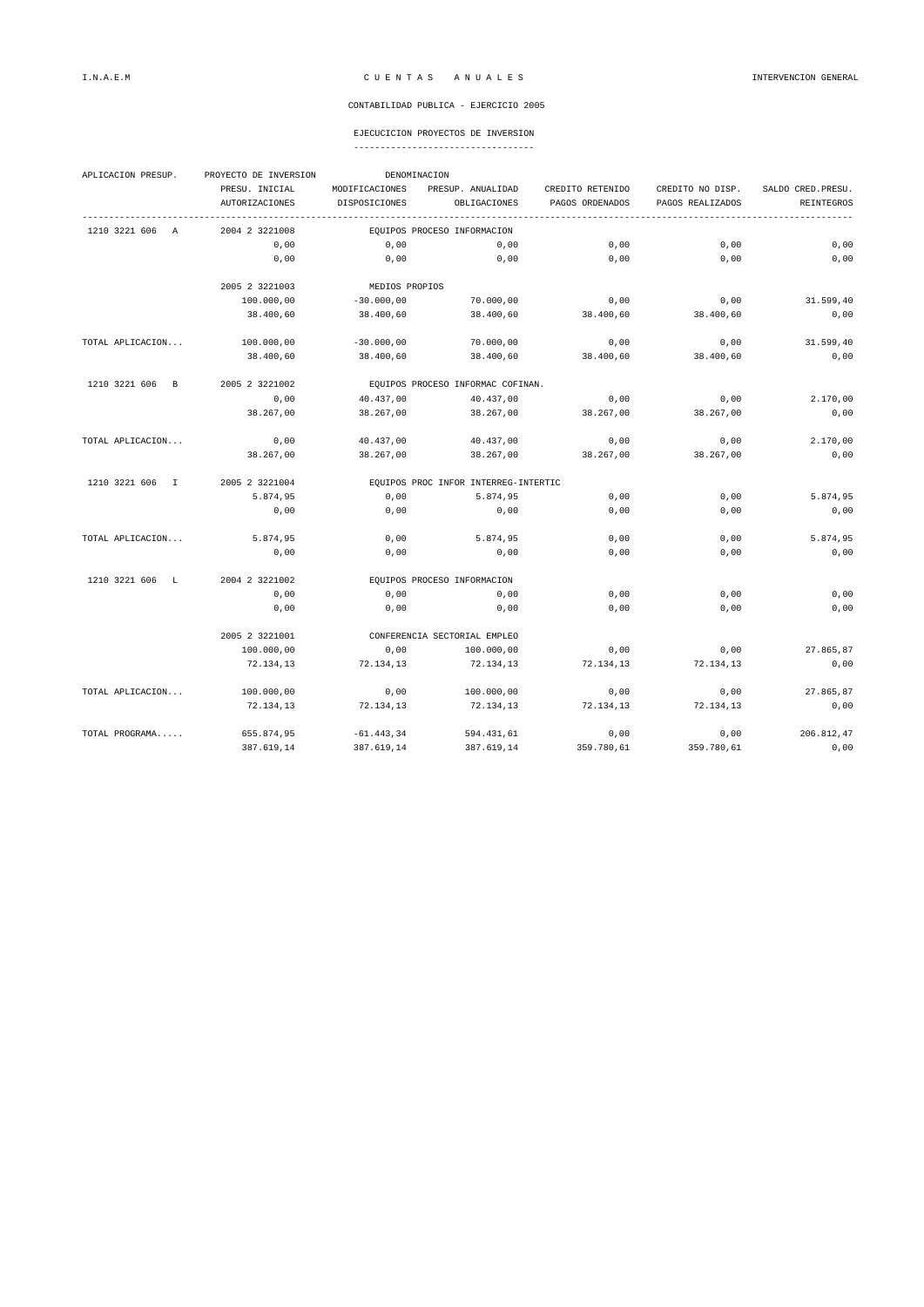#### CONTABILIDAD PUBLICA - EJERCICIO 2005

EJECUCICION PROYECTOS DE INVERSION ----------------------------------

| APLICACION PRESUP.  | PROYECTO DE INVERSION |                | DENOMINACION      |                  |                  |                    |
|---------------------|-----------------------|----------------|-------------------|------------------|------------------|--------------------|
|                     | PRESU. INICIAL        | MODIFICACIONES | PRESUP. ANUALIDAD | CREDITO RETENIDO | CREDITO NO DISP. | SALDO CRED. PRESU. |
|                     | <b>AUTORIZACIONES</b> | DISPOSICIONES  | OBLIGACIONES      | PAGOS ORDENADOS  | PAGOS REALIZADOS | REINTEGROS         |
| TOTAL DEPARTAMENTO. | 655.874.95            | $-61.443.34$   | 594.431.61        | 0.00             | 0.00             | 206.812.47         |
|                     | 387.619.14            | 387.619.14     | 387.619.14        | 359.780.61       | 359.780.61       | 0,00               |